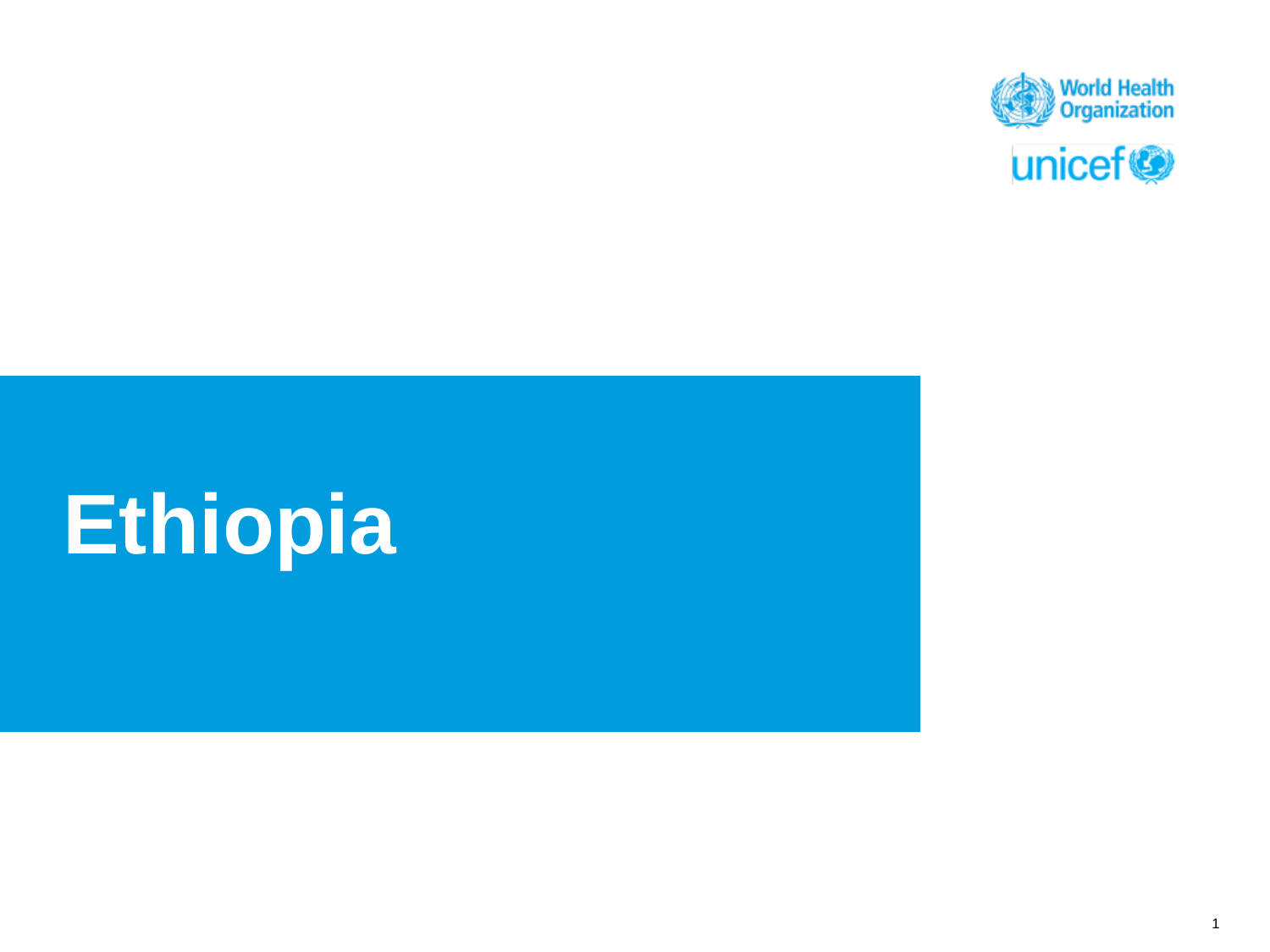## Introduction

- ❖ As per the 2018 Ethiopia SARA Report.
	- $\blacksquare$  About 61% of health facilities have sanitation facilities
	- Only 34% health facilities have improved water source
- ❖ MoH involving stakeholders have been prioritize and working on Health Care facilities to improve quality of care to address the specified WASH service gaps through:
	- Launching of new initiatives
	- Commitment of government: engagement of higher political officials including the PM.
	- Resource mobilization: 50 million ETB (1.8 million USD) budgeted this year for the implementation of CATCH-IT initiative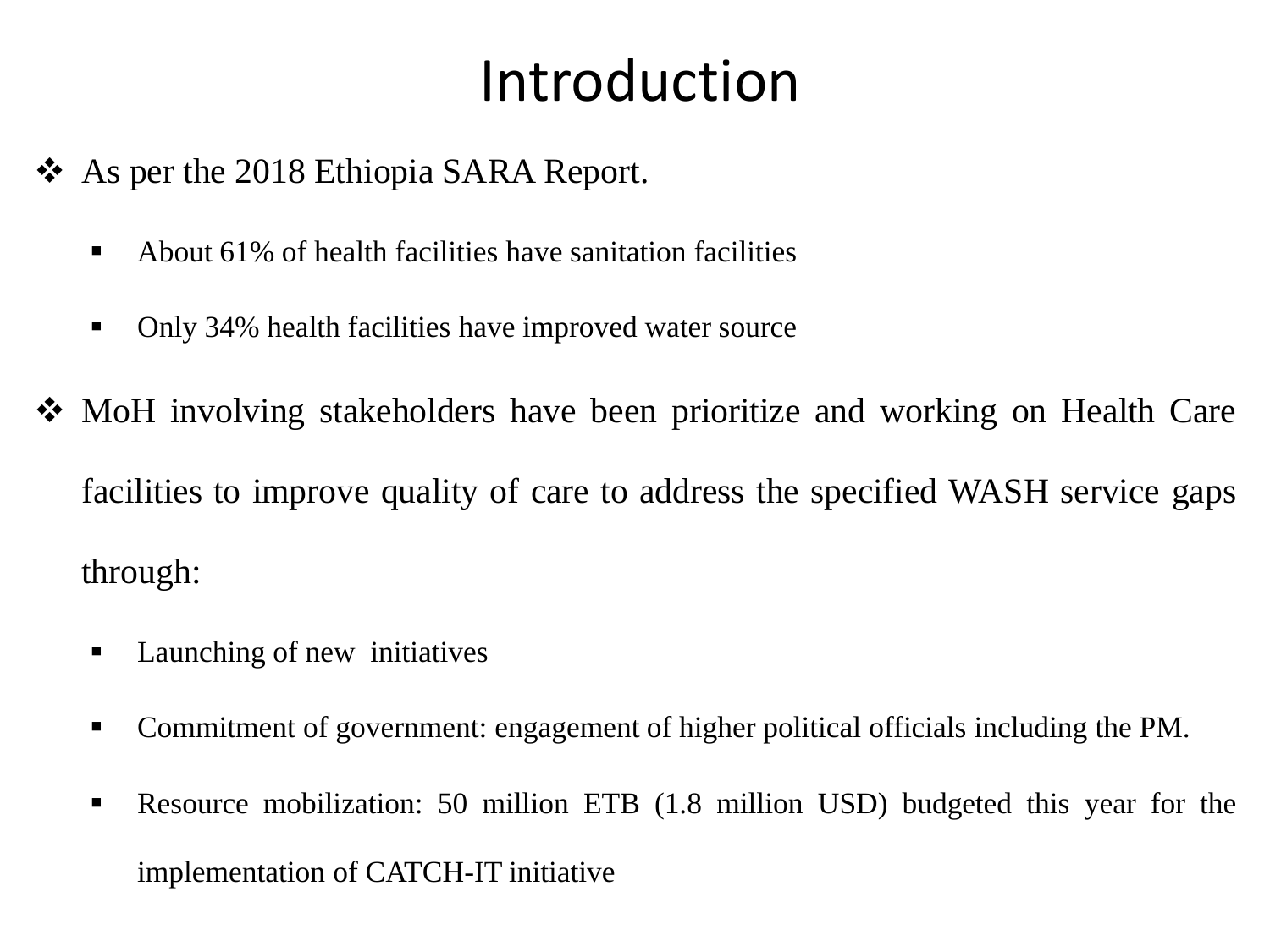## Strengths

- National interventions for improving quality of care and WASH in health care facilities are priority of senior leaders
	- $\checkmark$  Clean and safe health care facilities (CASH)
	- $\checkmark$  Clean and Timely Care of H...for Institutional Transformation (CATCH-IT) Initiatives
- Integrated with healthcare quality Standards [\(HSTQ](../Documents/HEALTH SECTOR TRANSFORMATION IN QUALITY (1) Standards.doc) )
- Integrated with patient/client satisfaction standards
- Priority under the Ethiopians Hospitals alliance for quality (EHAQ) Platform
- Availability of improvement and regulatory standards
- Availability positive competitive environment
- Availability of Institutional WASH Structure at MOH.
- Indicators are included to the DHIS2( eg. CASH audit score)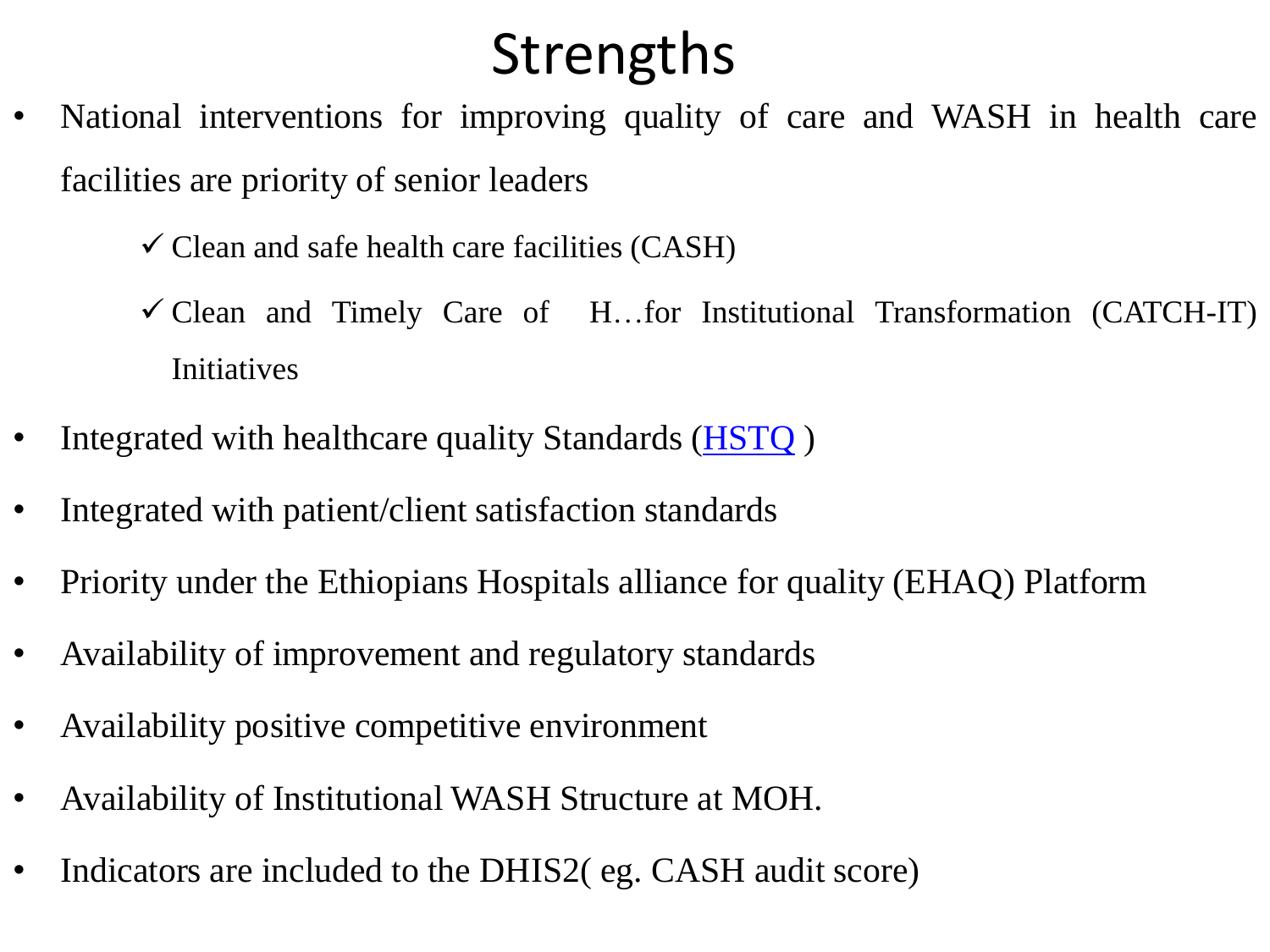### Con…

Involvement of business organization



#### *Neonates ICU renovation at Black lion Hospital, Ethiopia*



*Sanitation facility renovation, Black Lion Hospital, Ethiopia*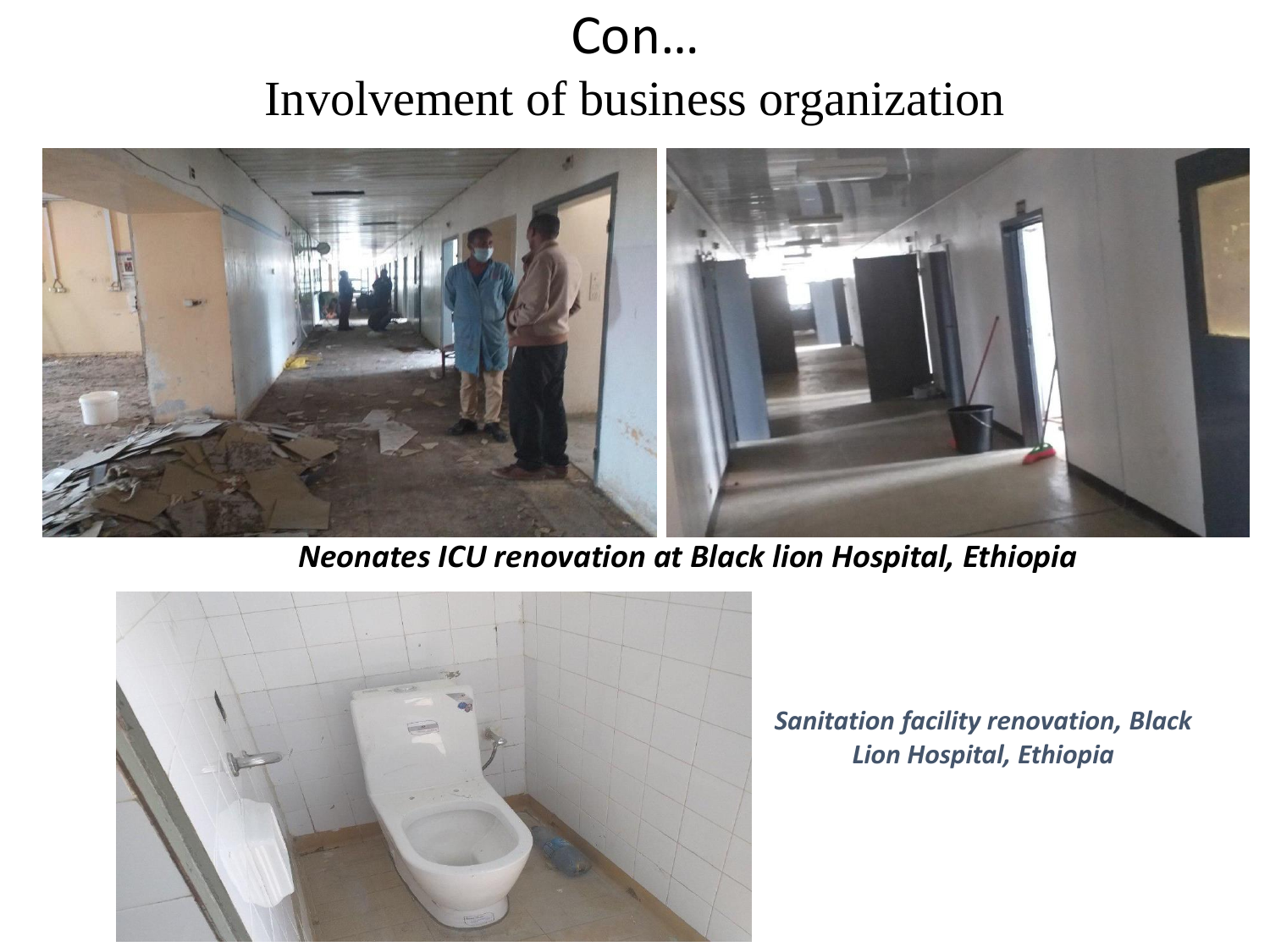## Gaps

- Limited budget for WASH services improvement;
- Poor coordination among sectors;
- Poor design of health care facilities;
- Lack of commitment from senior leaders at health care facility level.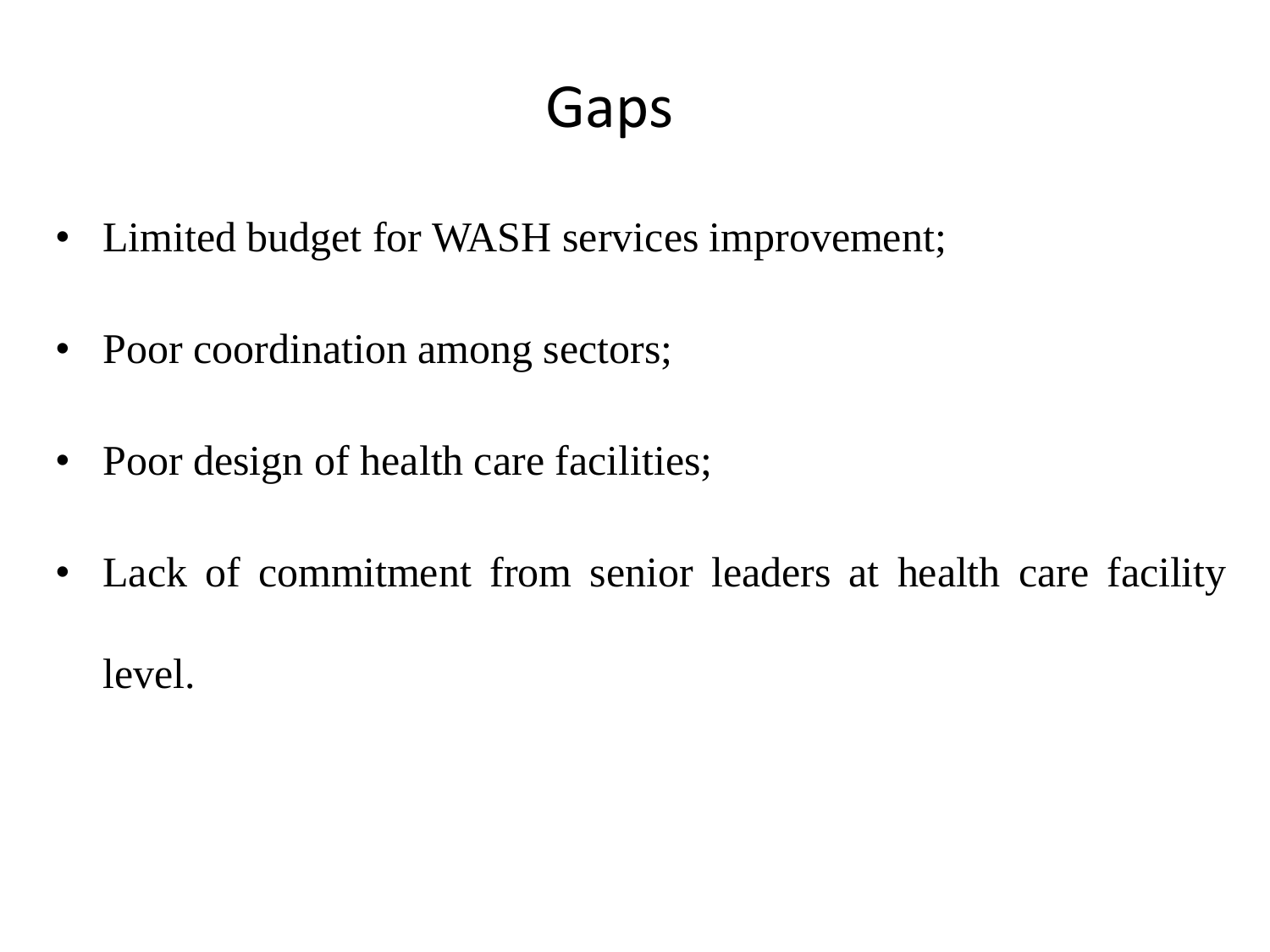## **Annexes:**

- CATCH –IT project documents
- Ethiopian National Quality Strategy(ENQS)
- Health Service Transformation for Quality (HSTQ)
- Patient satisfaction assessment tool.
- Health sector Transformation Plan
- CASH tools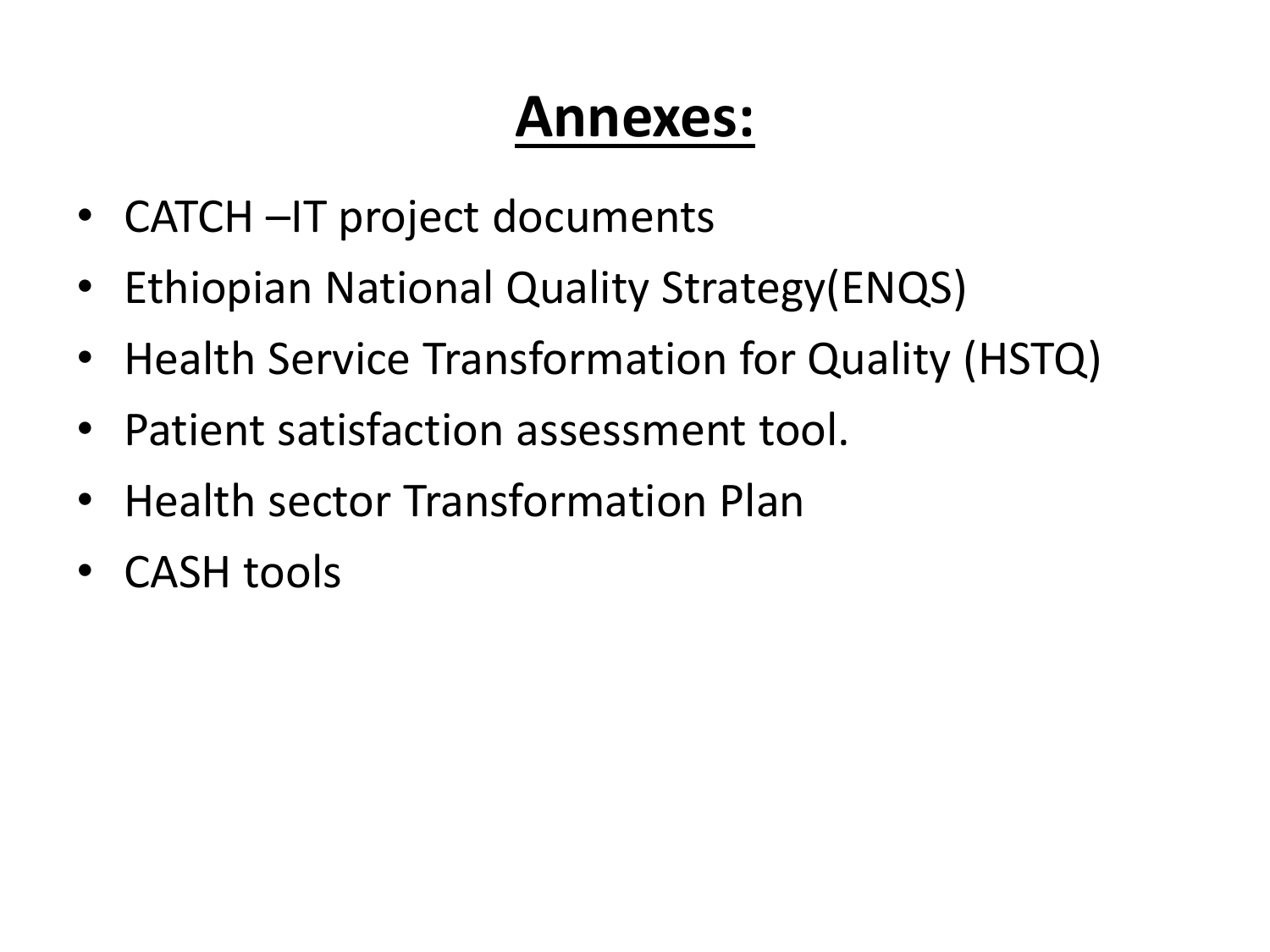## **1. Establish baseline**



What: Conduct comprehensive assessments according to the national context and, where appropriate, to quantify: the availability and quality of, and needs for safe water, sanitation and hygiene (WASH) in health care facilities; and infection prevention and control (IPC) using existing regional and global protocols or tools and in collaboration with the global effort to improve WASH in health care.

#### **Trigger questions on WASH baseline data**

**Q1.** Does your country have a baseline for WASH in HCF? If yes, share information below on the status of water, sanitation, health care waste, hygiene and cleaning. If not, share information on your plans for establishing such a baseline.

**Q2.** Have underserved areas been identified? If yes, share information below on what/where these are and how they are being targeted for improvement.

#### **Baseline data/plans for establishing baseline data:**

No comprehensive national baseline data exist for WASH in HCF. However, Service Availability and Readiness Assessment ( SARA, 2018) done by Ethiopian Public Health institution indicated that Sampled health facilities have access of 34% improved water source and 61% with sanitation facilities. Good to establish baseline data using secondary data also as an option.

#### **Information on underserved areas:**

7 No clear information. However, MOH has identified more than 700 health facilities to have access with full WASH facilities through finance from ( MOH, Child Investment Fund and One WASH program) for the year 2019/20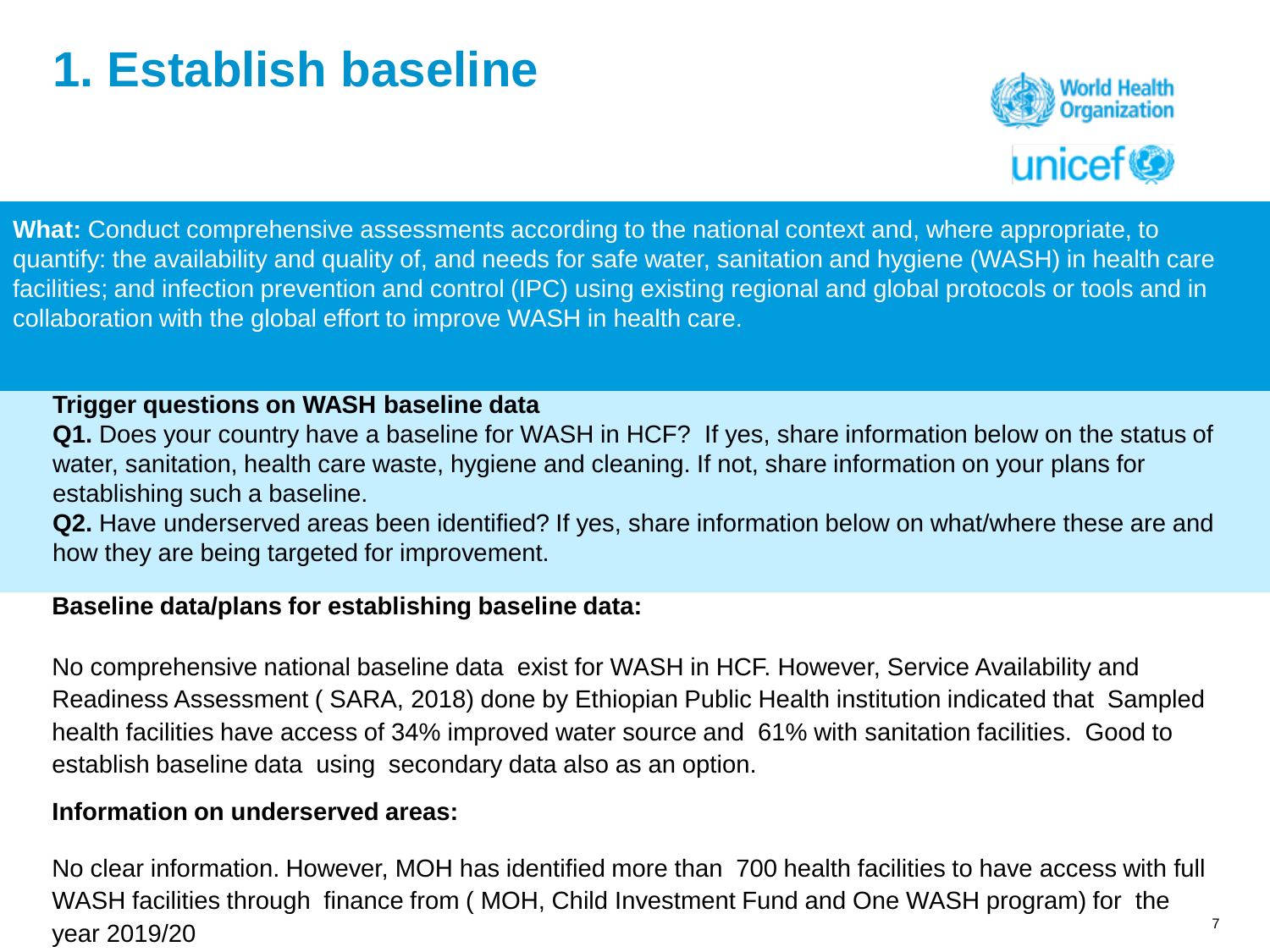## **2. Develop and implement roadmap**



**What:** Develop and implement a road map according to national context so that every health care facility in every setting has, commensurate with its needs: safely managed and reliable water supplies; sufficient, safely managed and accessible toilets or latrines for patients, caregivers and staff of all sexes*,* ages and abilities; appropriate core components of infection prevention and control (IPC) programmes, including good hand hygiene infrastructure and practices; routine, effective cleaning; safe waste management systems, including for excreta and medical waste disposal; and, whenever possible, sustainable and clean energy.

#### **Trigger questions on national roadmaps**

**Q1.** Has your country started the process of developing a national roadmap? If yes, what are the key elements included and what is the plan to finalize and implement? **Q2.** What specific targets are included and how do the activities map to sustainable development goals (SDG) efforts, especially those on WASH and health?

#### **Process, key elements & finalization/implementation plans of national roadmap:**

No national roadmap yet initiated. However, MOH has implementation plan on one WASH program ( as Institutional WASH is one of the 5 components of the program). MOH also planned to develop comprehensive WASH in HCFs guideline in the year 2019/20.

#### **Targets and linkages to SDGs:**

MoH in the national hygiene and environmental health strategy and strategic action plan document (2016-2020) targeted to increase proportion of health facilities implementing CASH (risk based WASH) and national health facility standards from the baseline to 100%.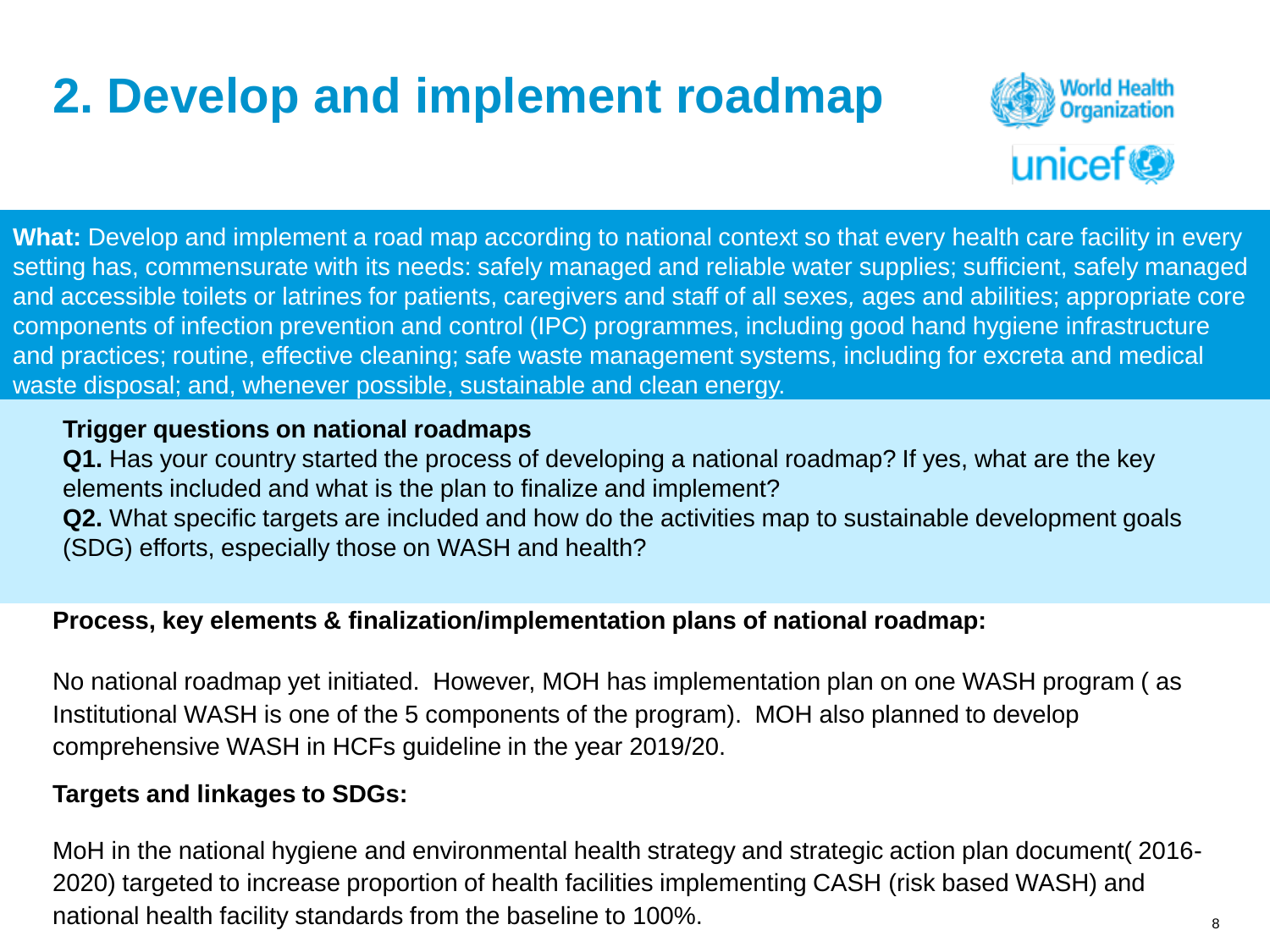### **3. Establish and implement standards**



**What:** Establish and implement, according to national context, minimum standards for safe water, sanitation and hygiene (WASH) and infection prevention and control (IPC) in all health care settings and build WASH and IPC standards into accreditation and regulation systems; and establish accountability mechanisms to reinforce standards and practice.

#### **Trigger questions on standards**

- **Q1.** Does your country have standards for WASH in health care facilities?
- **Q2.** What are the key elements in the standards and when were they last updated?
- **Q3.** Are there any gaps in these standards and if so, what are these gaps and how will they be addressed?
- **Q4.** How are these standards regulated, if at all?

#### **The status of national standards including gaps and plans to address:**

Yes, there are standards in the form of CASH tool, national hygiene & environmental health strategy and in health care waste management guideline. However, the national standard need to be more comprehensive and convenient to use by all actors. Health Facilities are not also consistently reporting on WASH status on regular basis using HMIS/DHIS2.

#### **Regulation of standards process or plan:**

Health and Heath Related Regulatory Directorate in the MoH is currently responsible and conducting regulation activity in HCFs and reported to Hygiene and Environmental Health Directorate.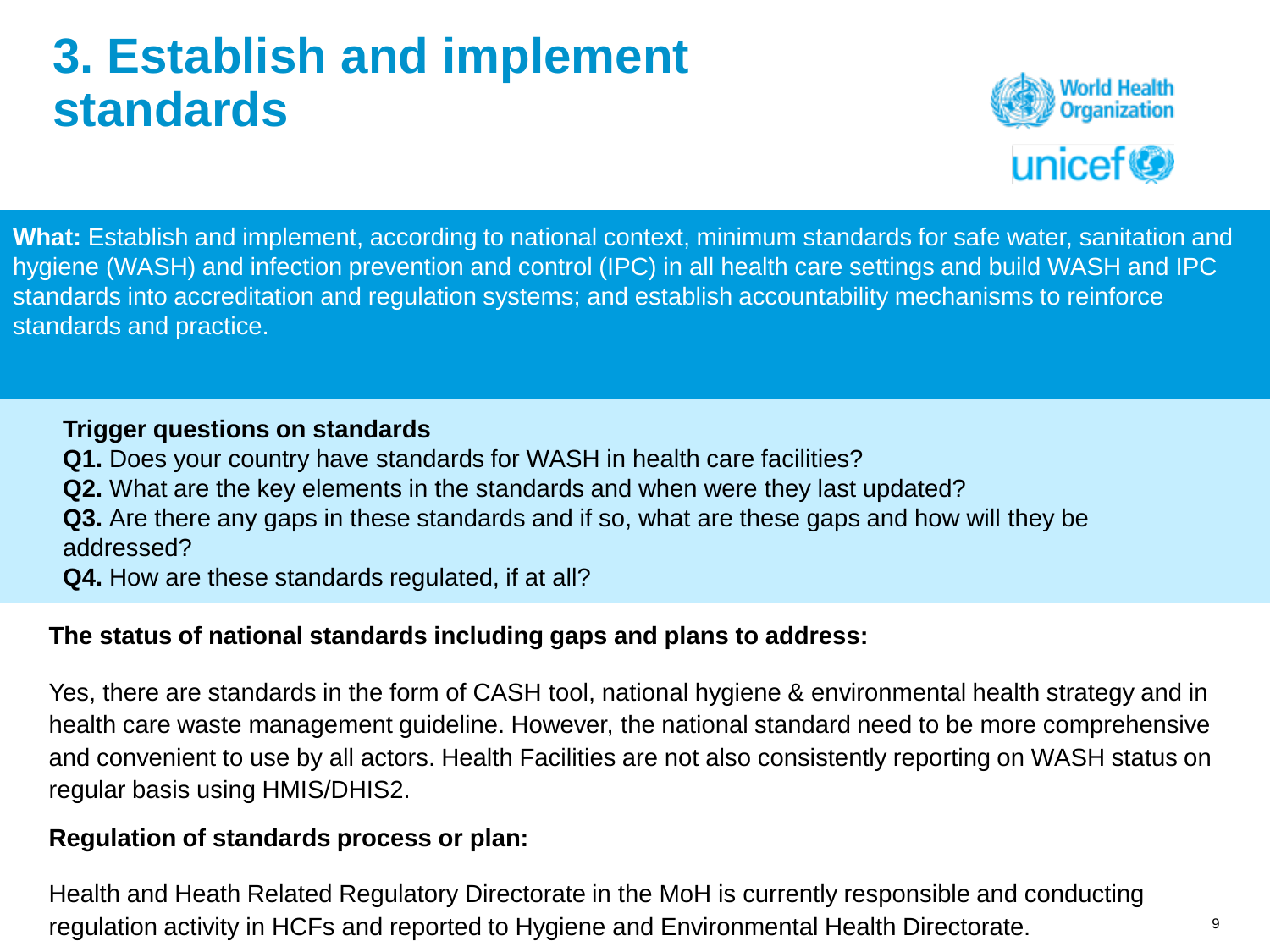## **4. Set targets and monitor progress**



**What:** Set targets within health policies and integrate indicators for safe water, sanitation and hygiene (WASH) and infection prevention and control (IPC) into national monitoring mechanisms to establish baselines, track progress and track health system performance on a regular basis.

**Trigger questions on targets and monitoring Q1.** What are your targets for WASH in HCF? **Q2.** Are high risk settings prioritized (e.g. maternity wards)? **Q3.** What is the process for assessing progress towards achieving these targets? **Q4.** How is progress incentivized?

#### **Overview of targets and prioritization:**

MoH targeted to increase proportion of health facilities implementing CASH (risk based WASH) and national health facility standards to 100% by the year 2020.Health Care Quality Improvement is the focus in the Ethiopian Hospital Alliance for Quality(EHAQ) platform.

#### **Assessing progress and use of incentives process/plan:**

CASH tool being used to assess progress. However, the tool need to address relevant components to capture progresses on WASH targets. Ethiopian Hospital Alliance for Quality(EHAQ) platform is being used as learning platform with incentive processes ( recognizing and awarding champions).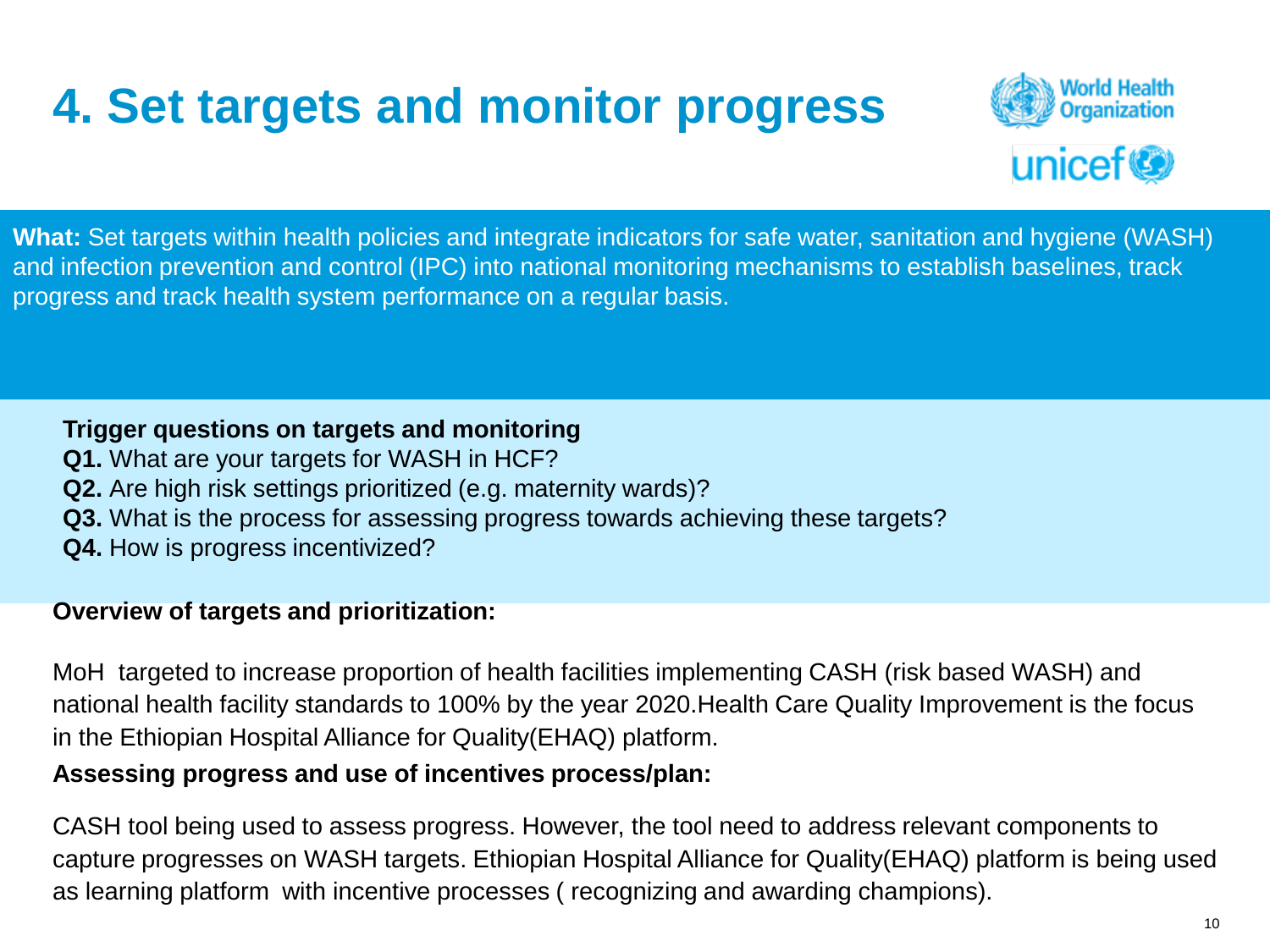## **5. Integrate WASH into health programming**



**What:** Integrate safe water, sanitation and hygiene (WASH) into health programming, including into nutrition and maternal, child and newborn health within the context of safe, quality and integrated people-centred health services, effective universal health coverage, infection prevention and control (IPC) and antimicrobial resistance.

#### **Trigger questions on integrating WASH into health programming**

- **Q1.** What are the key opportunities in specific national health programmes for WASH in health care facilities?
- **Q2.** In what ways has WASH in health care facilities been included (e.g. in training, in monitoring, etc)?
- **Q3.** What further integration needs to happen and what is the plan for doing so?

#### **Key opportunities for integration & examples:**

Efforts has been made to integrate WASH in to the ongoing health programs such as Maternal Health, Nutrition and NTD. It is mainly included in capacity building trainings, monitoring and learning visits for effective UHC and IPC.

#### **Opportunities and plans for further integration:**

Strengthen WASH integration in to existing health program such as Maternal health, Nutrition, WASH-NTD and Emergency health program. Moreover, good to use initiatives such as Ethiopian Hospital Alliance for Quality(EHAQ), CASH, Clean and Timely Care in hospitals for Institutional Transformation (CATCH-IT).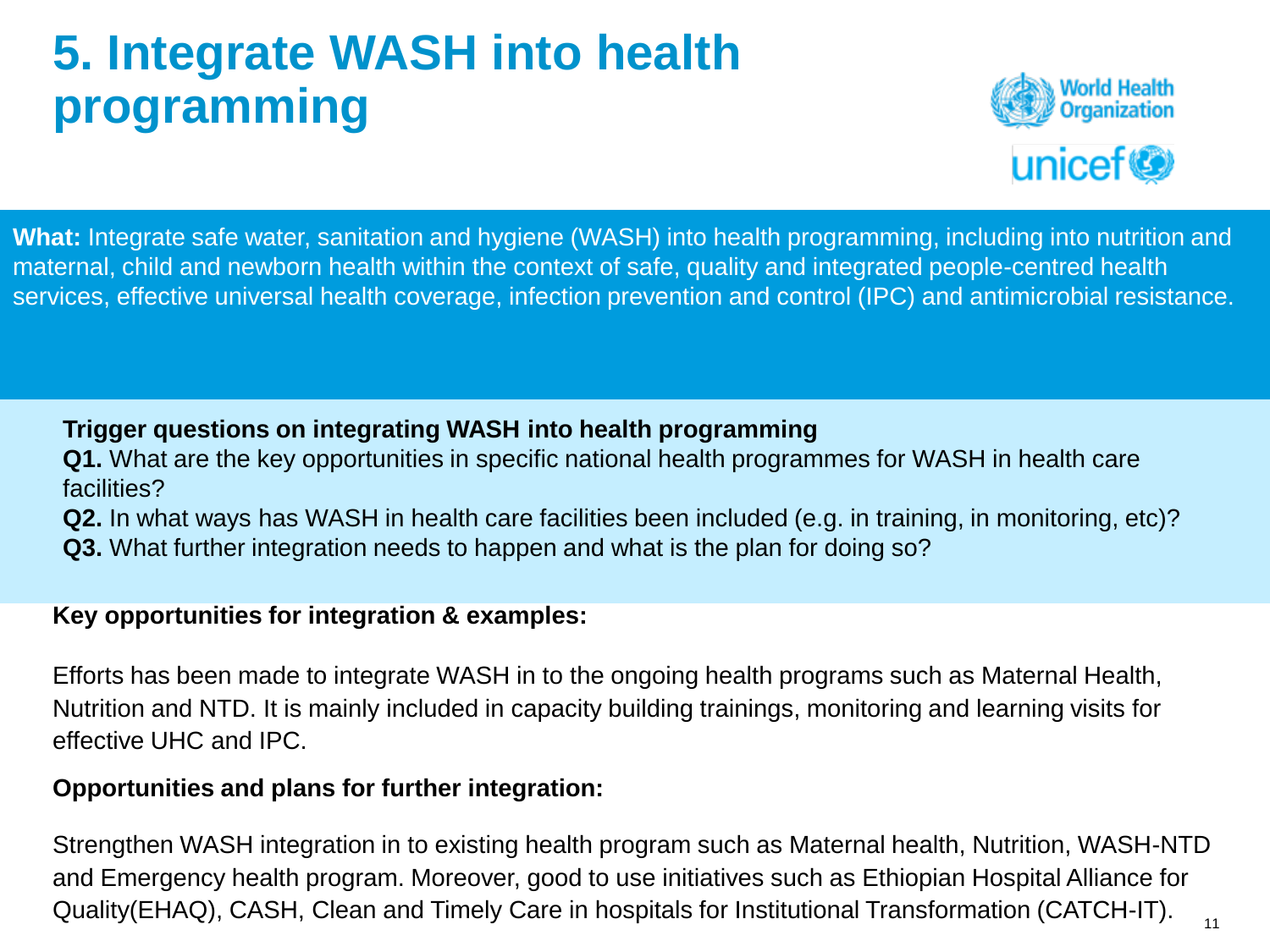## **6. Allocate regular funding**



**What:** Have procedures and funding in place to operate and maintain safe water, sanitation and hygiene (WASH) and infection prevention and control (IPC) services in health facilities, and to make continuous upgrades and improvements based on needs so that infrastructure continues to operate and resources are made available to help facilities access other sources of safe water in the event of failures in the normal water supply, so that environmental and other impacts are minimized and in order to maintain hygiene practices.

#### **Trigger questions on regular funding**

**Q1.** Have capital and operation and maintenance expenditures for WASH in health care facilities been costed?

**Q2.** Is there a budget line within Ministry of Health? Is so, what is it, and what is the gap?

**Q3.** What plans are in place to fill in, any gaps around costs and financing?

#### **Country funding/current budget lines:**

It is reported that SDG pool fund is being used for costs related to WASH in HCFs. One WASH national program is also allocate budget for WASH in HCFs. Some health care facilities are also using own resources (health care financing) mainly to maintain existing WASH facilities.

#### **Plans to address gaps:**

MOH planned to mobilize resources from different partners to ensure that all health care facilities have full WASH package within the next two years time. Implementation capacity need to be also strengthened at all level for effective implementation.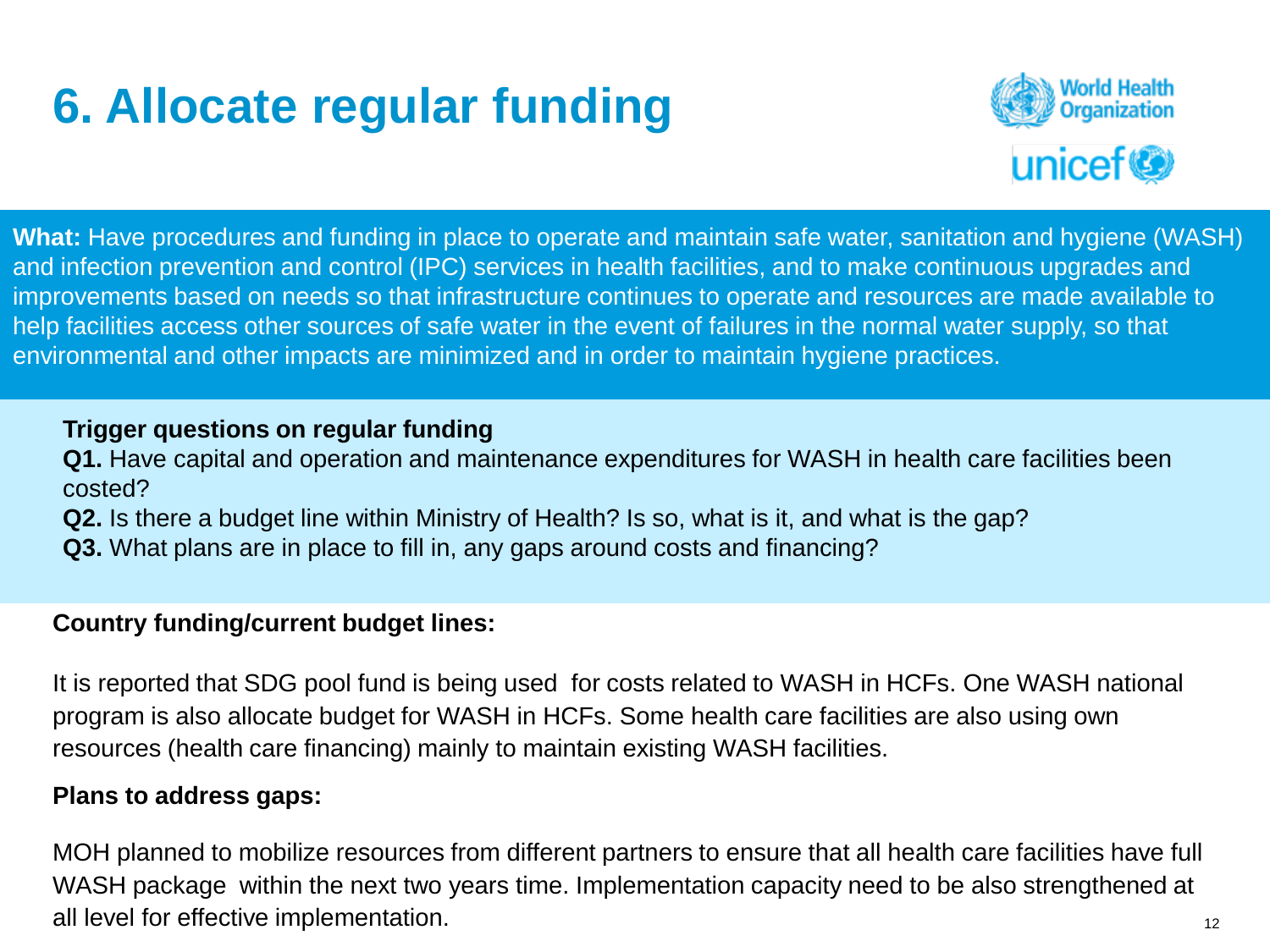### **7. Establish a multisectoral coordination mechanism**



**What:** Establish strong multisectoral coordination mechanisms with the active involvement of all relevant ministries, particularly those responsible for health, finance, water, and energy; to align and strengthen collaborative efforts and ensure adequate financing to support the delivery of all aspects of safe water, sanitation and hygiene (WASH) and infection prevention and control (IPC) across the health system.

#### **Trigger questions on multisectoral coordination mechanisms**

**Q1.** Is there a national multisectoral committee that coordinates, advocates and plans for efforts on WASH in health care facilities? If so, what are the key responsibilities and what has been accomplished to date?

**Q2.** How can such a committee be strengthened?

#### **Country multisectoral coordination mechanism, responsibilities & accomplishments:**

One WASH national program is served as coordination mechanism. MOU signed among 4 ministries. MOH is also currently tasked to coordinate national hygiene and environmental health interventions. However, the coordination mechanism is not well cascaded to regions, zones, and districts.

#### **Process/plan for strengthening the committee:**

Functional coordination mechanism to be cascaded to regions, zones/districts and HCFs level. More partners to be engaged in the coordination mechanism at all level.